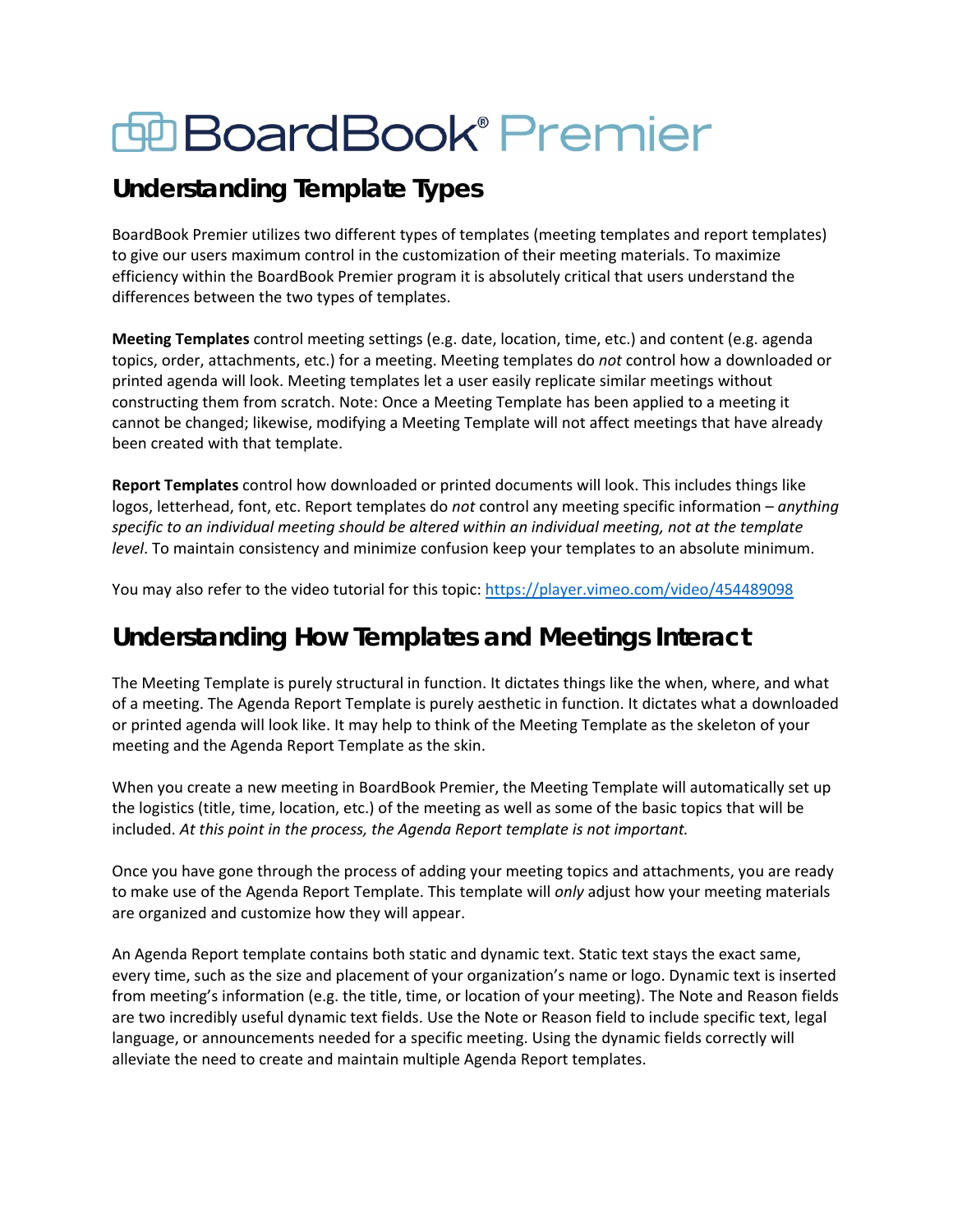# **Meeting Templates**

From the gray navigation bar click 'Meetings' and select 'Templates.' Clicking on a Meeting Template's title will allow you to update an existing template and clicking the blue 'Create New Meeting Template' button will allow you to build a new one.

**Meeting Settings:** In either case, the next page will allow you to control the basic settings for a meeting. Here you can control a meeting's usual date, time, location, et cetera; as well as settings that control public display, which Agenda Report Template is applied by default, and more.

**Meeting Agenda Items:** At the bottom of the 'Edit Meeting Template' page, you can select 'View/Edit Meeting Template Agenda Items' to control which items and attachments will automatically be added to meetings that utilize that Meeting Template. This is also where you will set the order for those items.

You may also refer to the video tutorial for this topic:<https://player.vimeo.com/video/454489511>

# **Report Templates**

From the gray navigation bar click 'Meetings' and select 'Templates.' At the bottom of the page, click the text that says 'Show Advanced Templates.' Clicking on an Agenda Report Template's title will allow you to update an existing template and clicking the blue 'Create New Agenda Report Template' button will allow you to build a new one.

From here, if you are creating a new Agenda Report Template, you can choose to create a File template or an HTML template. In general File templates are much easier to control than HTML templates. Previously created templates cannot have their format converted (HTML to File or File to HTML).

File templates must be download first to be edited. Once any changes have been made, you will then upload the new version back to BoardBook Premier. HTML templates can be edited directly through your browser. Most users find the file templates the easiest to create and edit.

**Placeholders:** Regardless of the format you choose, the Agenda Report Template works the same. Essentially, you can set up your document to automatically fill in meeting specific information by using placeholders.

EXAMPLE: A {{MeetingTitle}} will be held at {{Time}} on {{Date}} at {{Location}}.

The above example will automatically insert the meeting title, time, date, and location into an Agenda Report. By utilizing the Meeting Title placeholder, you can have one Agenda Report Template for any number of different types of board or committee meetings.